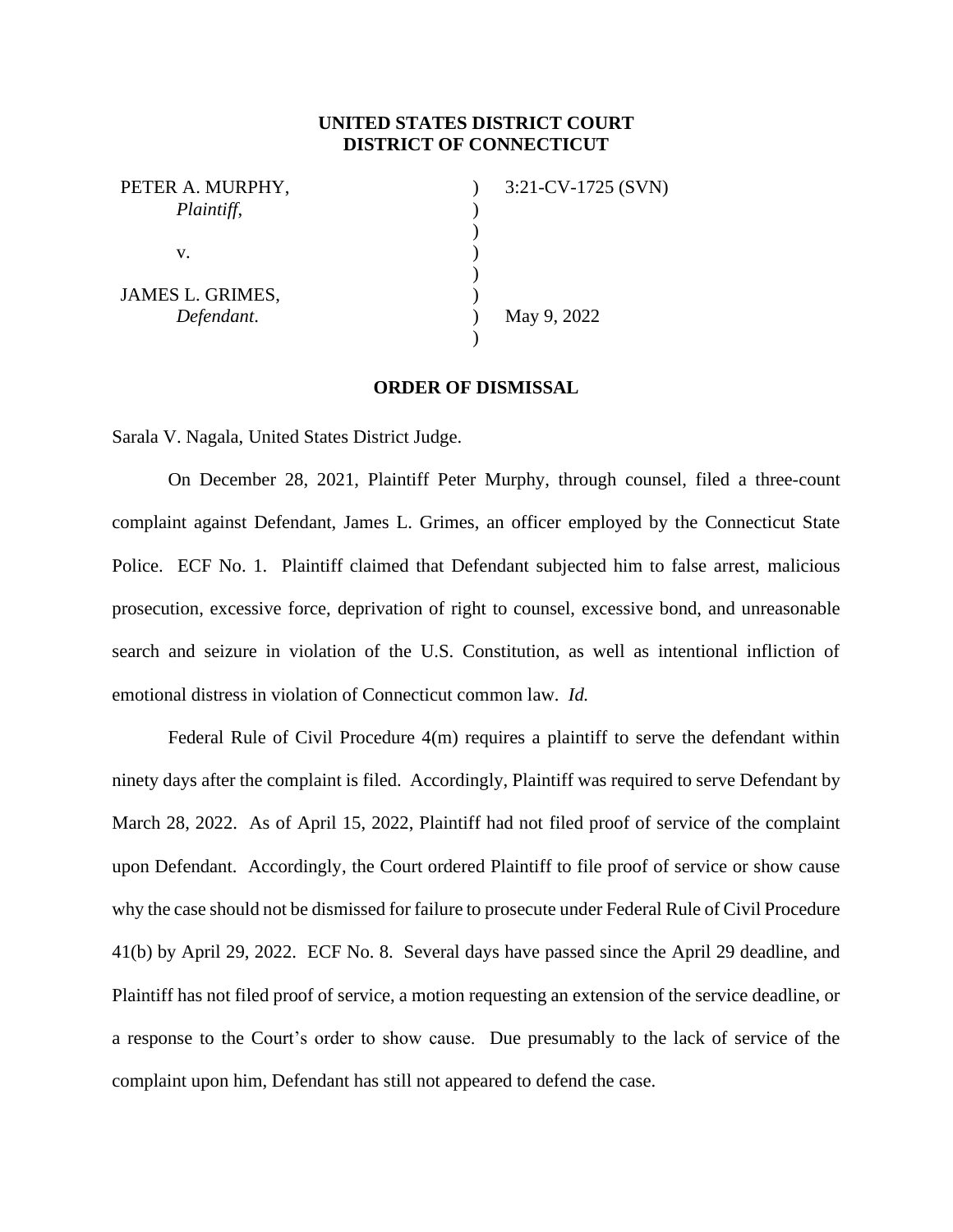Federal Rule of Civil Procedure 41(b) provides, in relevant part: "If the plaintiff fails to prosecute or to comply with these rules or a court order, a defendant may move to dismiss the action or any claim against it. Unless the dismissal order states otherwise, a dismissal under this subdivision (b) . . . operates as an adjudication on the merits." Fed. R. Civ. P. 41(b). A federal district court "has the power under Fed. R. Civ. P. 41(b) to dismiss a complaint for failure to comply with a court order, treating the noncompliance as a failure to prosecute." *Simmons v. Abruzzo*, 49 F.3d 83, 87 (2d Cir. 1995).

The Second Circuit has instructed that "dismissal for failure to prosecute is a harsh remedy to be utilized only in extreme situations." *United States ex rel. Drake v. Norden Sys., Inc.*, 375 F.3d 248, 254 (2d Cir. 2004) (citation and internal quotation marks omitted). The Court should consider a variety of factors, including "whether: (1) the plaintiff's failure to prosecute caused a delay of significant duration; (2) plaintiff was given notice that further delay would result in dismissal; (3) defendant was likely to be prejudiced by further delay; (4) the need to alleviate court calendar congestion was carefully balanced against plaintiff's right to an opportunity for a day in court; and (5) the trial court adequately assessed the efficacy of lesser sanctions." *Id.*; *see also Cayo v. Stop & Shop Supermarket Co., LLC*, No. 3:12-cv-638, 2013 WL 1501689, at \*1 (D. Conn. Apr. 10, 2013) (same). In sum, a dismissal under Rule 41(b) is "largely a matter of the trial court's discretion." *Joseph Muller Corp. Zurich v. Societe Anonyme De Gerance Et D'Armement*, 508 F.2d 814, 815 (2d Cir. 1974).

To date, Plaintiff has not indicated whether he has served Defendant or whether he requires additional time to do so. Indeed, there has been no substantive activity in the case since Plaintiff filed his complaint in December of 2021. As such, dismissal is warranted in this case. The Clerk's standing Notice to Counsel and Pro Se Parties, entered on the docket at ECF No. 5, informed